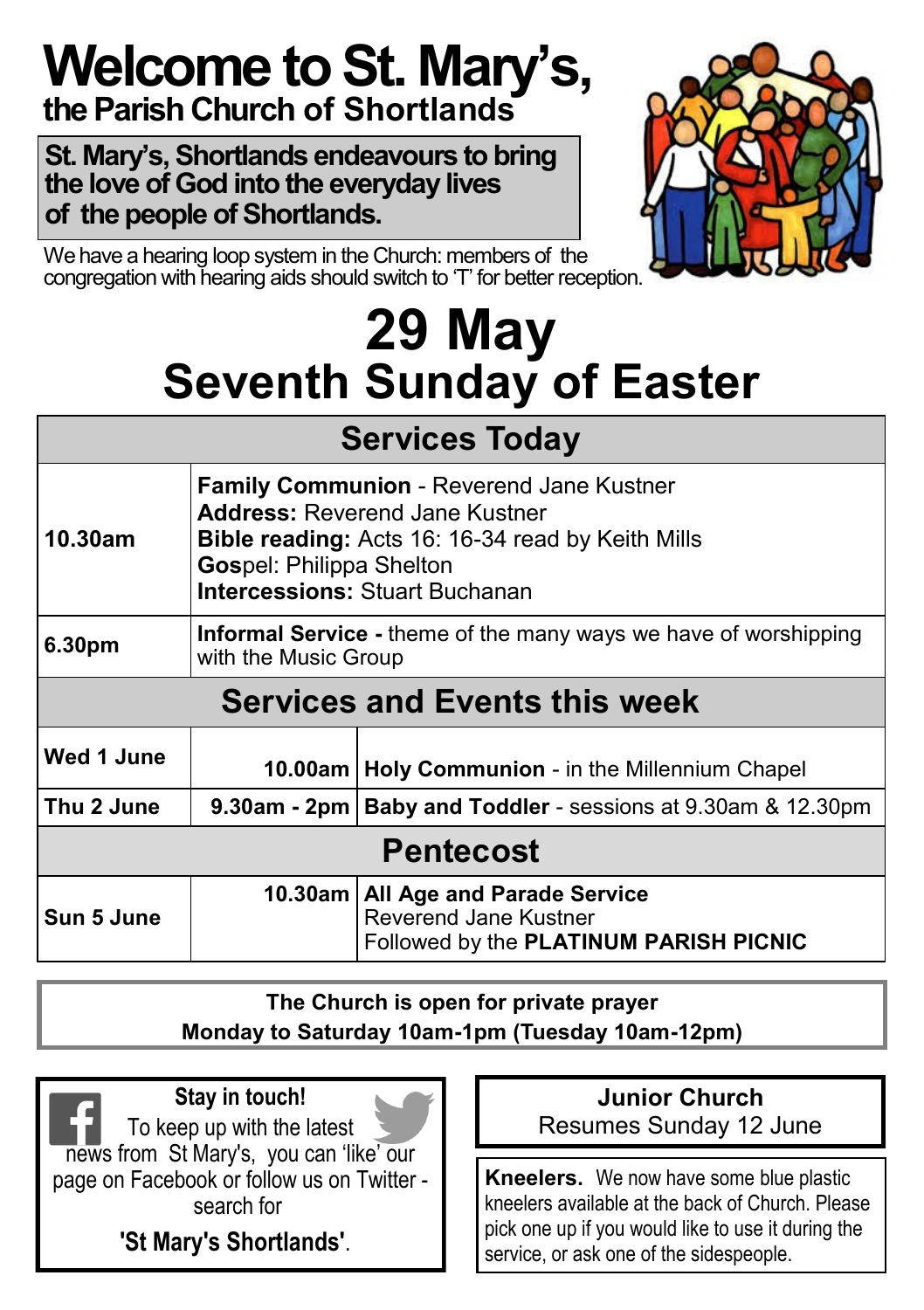### **Seventh Sunday of Easter**

**Collect** O God the King of glory, you have exalted your only Son Jesus Christ with great triumph to your kingdom in heaven: we beseech you, leave us not comfortless, but send your Holy Spirit to strengthen us and exalt us to the place where our Saviour Christ is gone before, who is alive and reigns with you. in the unity of the Holy Spirit, one God, now and for ever.

**Bible reading Acts 16: 16-34**

One day, as we were going to the place of prayer, we met a slave-girl who had a spirit of divination and brought her owners a great deal of money by fortune-telling. While she followed Paul and us, she would cry out, 'These men are slaves of the Most High God, who proclaim to you a way of salvation.' She kept doing this for many days. But Paul, very much annoyed, turned and said to the spirit, 'I order you in the name of Jesus Christ to come out of her.' And it came out that very hour.

But when her owners saw that their hope of making money was gone, they seized Paul and Silas and dragged them into the market-place before the authorities. When they had brought them before the magistrates, they said, 'These men are disturbing our city; they are Jews and are advocating customs that are not lawful for us as Romans to adopt or observe.' The crowd joined in attacking them, and the magistrates had them stripped of their clothing and ordered them to be beaten with rods. After they had given them a severe flogging, they threw them into prison and ordered the jailer to keep them securely. Following these instructions, he put them in the innermost cell and fastened their feet in the stocks.

About midnight Paul and Silas were praying and singing hymns to God, and the prisoners were listening to them. Suddenly there was an earthquake, so violent that the foundations of the prison were shaken; and immediately all the doors were opened and everyone's chains were unfastened. When the jailer woke up and saw the prison doors wide open, he drew his

sword and was about to kill himself, since he supposed that the prisoners had escaped. But Paul shouted in a loud voice, 'Do not harm yourself, for we are all here.' The jailer called for lights, and rushing in, he fell down trembling before Paul and Silas. Then he brought them outside and said, 'Sirs, what must I do to be saved?' They answered, 'Believe on the Lord Jesus, and you will be saved, you and your household.' They spoke the word of the Lord to him and to all who were in his house. At the same hour of the night he took them and washed their wounds; then he and his entire family were baptized without delay. He brought them up into the house and set food before them; and he and his entire household rejoiced that he had become a believer in God.

#### **John 17:20-26**

#### **Gospel reading**

'I ask not only on behalf of these, but also on behalf of those who will believe in me through their word, that they may all be one. As you, Father, are in me and I am in you, may they also be in us, so that the world may believe that you have sent me. The glory that you have given me I have given them, so that they may be one, as we are one, I in them and you in me, that they may become completely one, so that the world may know that you have sent me and have loved them even as you have loved me. Father, I desire that those also, whom you have given me, may be with me where I am, to see my glory, which you have given me because you loved me before the foundation of the world.

'Righteous Father, the world does not know you, but I know you; and these know that you have sent me. I made your name known to them, and I will make it known, so that the love with which you have loved me may be in them. and I in them.'

#### **Post Communion**

Eternal God, giver of love and power, your Son Jesus Christ has sent us into all the world

to preach the gospel of his kingdom: confirm us in this mission,

and help us to live the good news we proclaim; through Jesus Christ our Lord.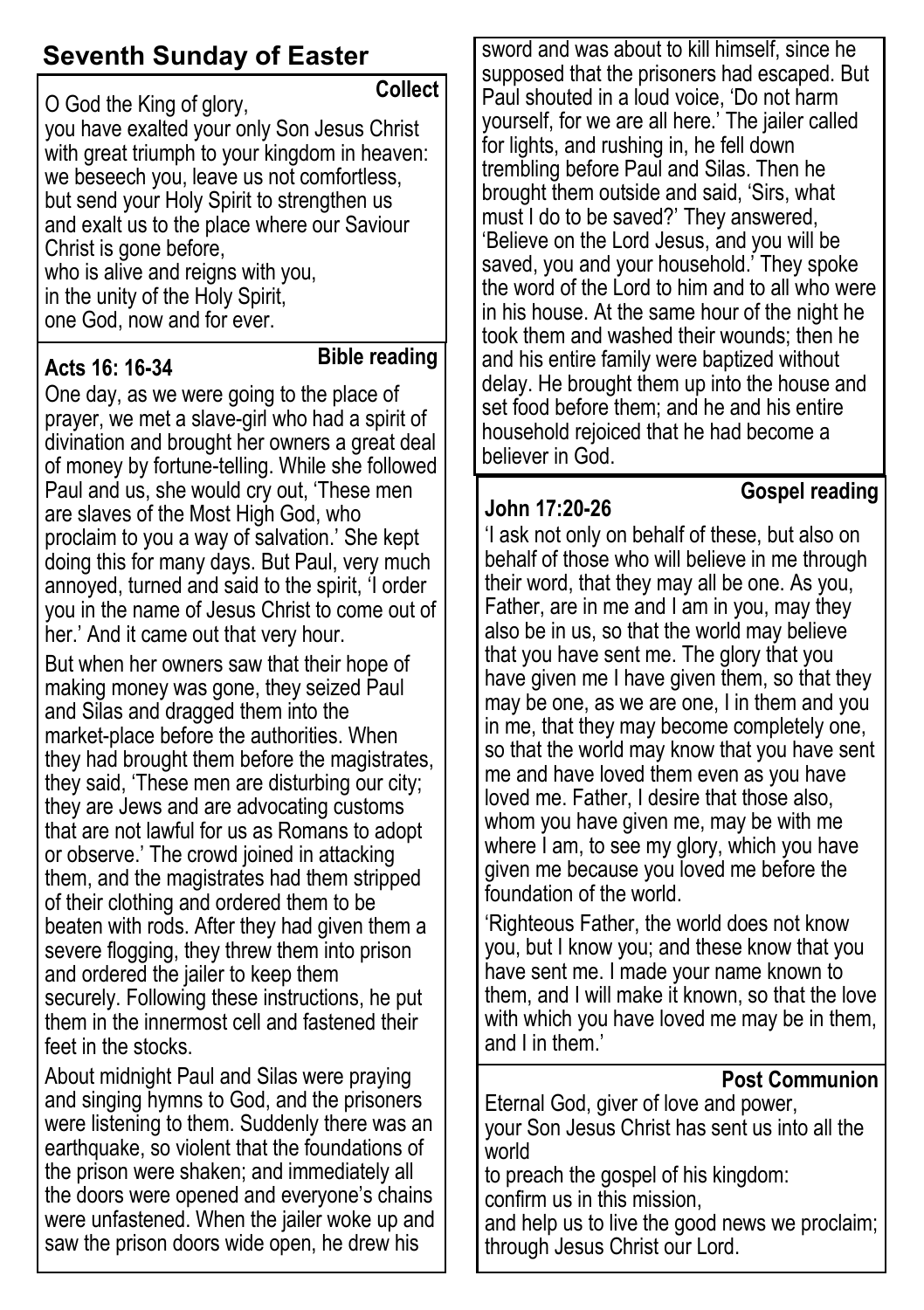| Please remember in your                                                                                                                                                                                                                                                                                                                                                           | The Community                                                                                                                                                                                                                                                                                                                                                                                                                                                                                                                               |
|-----------------------------------------------------------------------------------------------------------------------------------------------------------------------------------------------------------------------------------------------------------------------------------------------------------------------------------------------------------------------------------|---------------------------------------------------------------------------------------------------------------------------------------------------------------------------------------------------------------------------------------------------------------------------------------------------------------------------------------------------------------------------------------------------------------------------------------------------------------------------------------------------------------------------------------------|
|                                                                                                                                                                                                                                                                                                                                                                                   | For former members of St. Mary's now living                                                                                                                                                                                                                                                                                                                                                                                                                                                                                                 |
| prayers this week<br>The Church<br>Cray, St Barnabas<br>Vicar: The Rev Neil Coleman<br><b>Cray Valley</b><br>Vicar: The Rev Jessie Daniels White<br>Crofton, St Paul<br>Vicar: The Rev Canon Bimbi Abayomi-Cole<br>Cudham, St Peter and St Paul, and Downe, St<br><b>Mary Magdalen</b><br>Vicar: The Rev John Musson<br>Farnborough, St Giles the Abbot and St<br><b>Nicholas</b> | elsewhere.<br>For the SOS Children's Village in Bethlehem.<br>Give thanks for the many and varied gifts<br>amongst God's people. Pray for those training for<br>ministry, Lay and Ordained<br>For Simon, Bishop of Tonbridge, and Rochester<br>Diocesan Staff.<br>For the Area Dean, Reverend Jeremy Blunden<br>Lay Chair of Synod, Sarah Poole, and the Beck-<br>enham Deanery Clergy.<br>For our Member of Parliament, Bob Stewart, our<br>Local Councillors, Felicity Bainbridge, Aisha<br>Cuthbert, Adam Jude Grant, and the Shortlands |
| Rector: The Rev Matthew Hughes<br><b>Green Street Green, St Marys and Pratts</b>                                                                                                                                                                                                                                                                                                  | Residents' Association.                                                                                                                                                                                                                                                                                                                                                                                                                                                                                                                     |
| <b>Bottom, All Souls</b>                                                                                                                                                                                                                                                                                                                                                          | For the Parochial Church Council.                                                                                                                                                                                                                                                                                                                                                                                                                                                                                                           |
| Rector: The Rev Susan Atkinson-Jones<br>The World<br>A Prayer for Ukraine<br>God of peace and justice,<br>we pray for the people of Ukraine today.<br>We pray for peace and the laying down of<br>weapons.<br>We pray for all those who fear for tomorrow,                                                                                                                        | The Sick<br>For all who are unwell, including Jean Osborne;<br>Ava Boreland; Gary Powell; Rebecca Gowing;<br>Charles Wood; Joan Livett; Sheila James;<br>Charles Reed; Janet Nicholls; Sally Aldred;<br>Melanie Jones.<br>For all those who bring their prayers to our<br>Church.                                                                                                                                                                                                                                                           |
| that your Spirit of comfort would draw near to<br>them.<br>We pray for those with power over war or peace,<br>for wisdom, discernment and compassion to<br>guide their decisions.<br>Above all, we pray for all your precious children,<br>at risk and in fear,<br>that you would hold and protect them.                                                                          | The Departed<br>For those who have recently died, including<br>Thelma Nye, and for all who mourn.<br>We also remember those whose anniversaries<br>we keep this week at this time: William Golding,<br>Muriel Oppen, Jim Archbutt, Doris Sterry, Sheila<br>Douglas, Grace Waring, Marian Parr.                                                                                                                                                                                                                                              |
| We pray in the name of Jesus, the Prince of                                                                                                                                                                                                                                                                                                                                       | <b>Informal Service this evening</b>                                                                                                                                                                                                                                                                                                                                                                                                                                                                                                        |
| Peace.                                                                                                                                                                                                                                                                                                                                                                            | Join the Music Group at 6:30pm for a time of<br>music and reflection. You are invited to bring an<br>item that represents some aspect of your own<br>personal worship and, if you wish, to share your<br>own experience of time spent with God.                                                                                                                                                                                                                                                                                             |
| <b>Hymns</b><br>163<br>All Hail the power of Jesu's Name<br>475<br>Immortal love for ever full<br>278<br>Alleluia, Sing to Jesus<br>Comm:174<br>Breathe on me breath of God<br>Teach me O Lord - Attwood<br>Anthem<br>401<br>Come let us join our cheerful songs                                                                                                                  | Our Mission of the Month for May is:<br><b>Christian Aid</b><br>There is a display at the back of the Church.<br>Five per cent of our giving will support the work of<br>this mission, and additional gifts may be given<br>through the plate by the display.                                                                                                                                                                                                                                                                               |